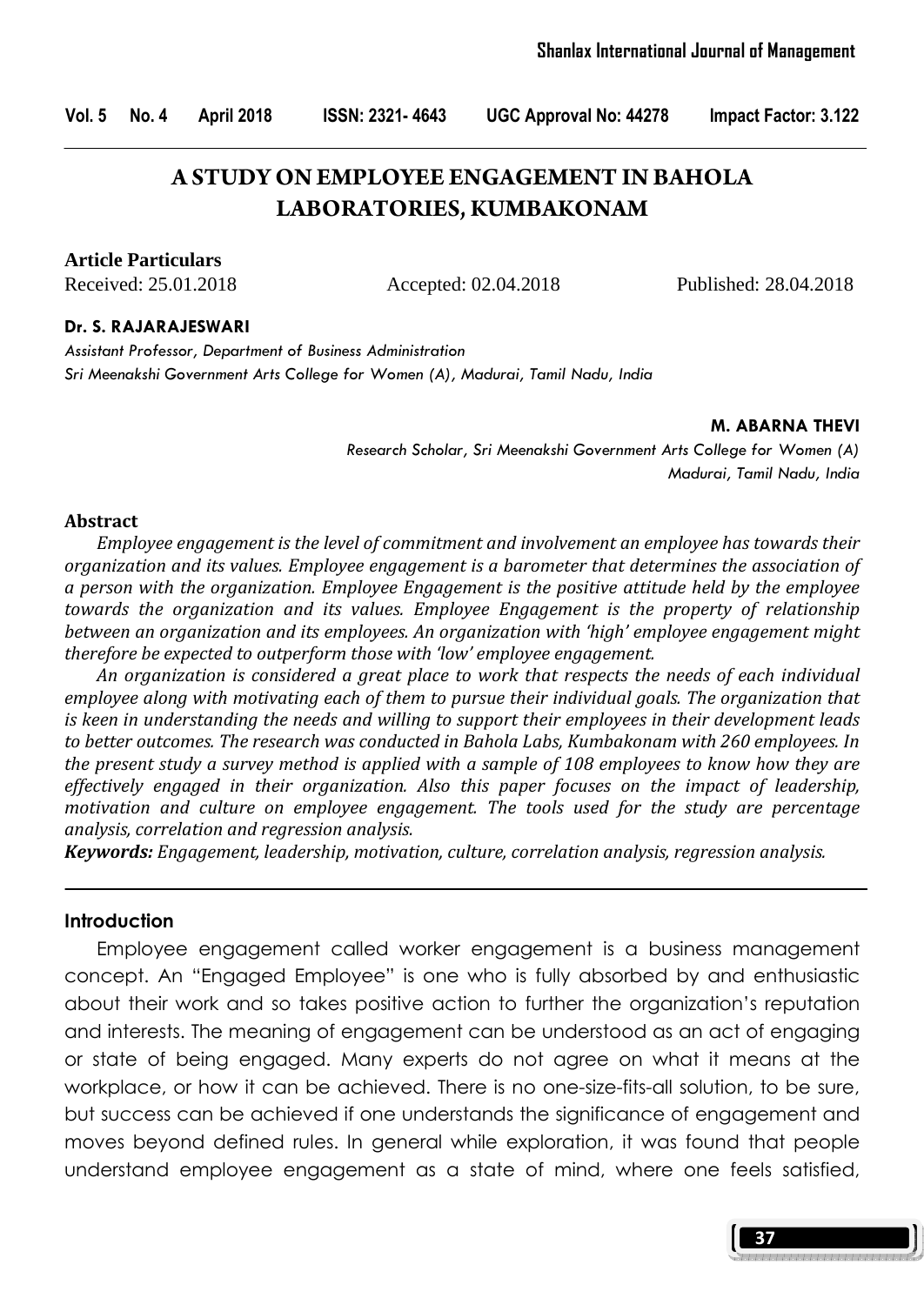empowered, and committed at work. Others suggested in a different way as they characterized engagement by such behaviors as persistence and initiation. Some of them described term engagement as innate personal characteristics like the right attitude, level of energy or point of view. Some define engagement as a combination of all of these.

 Kahn (1990:694) defines employee engagement as "the harnessing of organization members' selves to their work roles; in engagement, people employ and express themselves physically, cognitively, and emotionally during role performances".

## Reviews of Literature

 Maslach and Leiter (1997) initially defined the engagement construct as the opposite of burnout (i.e., someone who is not experiencing job burnout must be engaged in their job.)

 Luthans and Peterson (2002) elaborated on Kahn's work on employee engagement, which provides a convergent theory for Gallup's empirically derived employee engagement. They opined that that to be emotionally engaged is to form meaningful connections with others and to experience empathy for them. In contrast, being cognitively engaged refers to those who are acutely aware of their mission and role in their work environment.

 Similarly Dvir, Eden, Avolio, and Shamir (2002,) defined active engagement in terms of ''high levels of activity, initiative, and responsibility.''

 According to May et al (2004) engagement is most closely associated with the constructs of job involvement and 'flow' (Csikszentmihalyi 1990). Job involvement is defined as 'a cognitive or belief state of psychological identification' (Kanungo 1982:342). This differs from engagement in that it is concerned more with how the individual employs him/her self during the performance of his/her job. Furthermore, whilst the focus of job involvement is on cognitions, engagement, according to most definitions, also encompasses emotions and behaviours.

 Hewitt (2004) defines employee engagement as the employees desire to say (speak positively about the organization), stay (desire to be a member of the organization) and strive (go beyond the expected for the organization)

# Categories of Engaged Employee

 Gallup has comprehensively identified 12 questions that most effectively measure the same. They have undertaken employee engagement surveys for several client organizations. They categorize employees into 3 different types -

**Engaged** - "Engaged" employees are builders. They want to know the desired expectations for their role so they can meet and exceed them. They're naturally curious about their company and their place in it. They perform at consistently high levels. They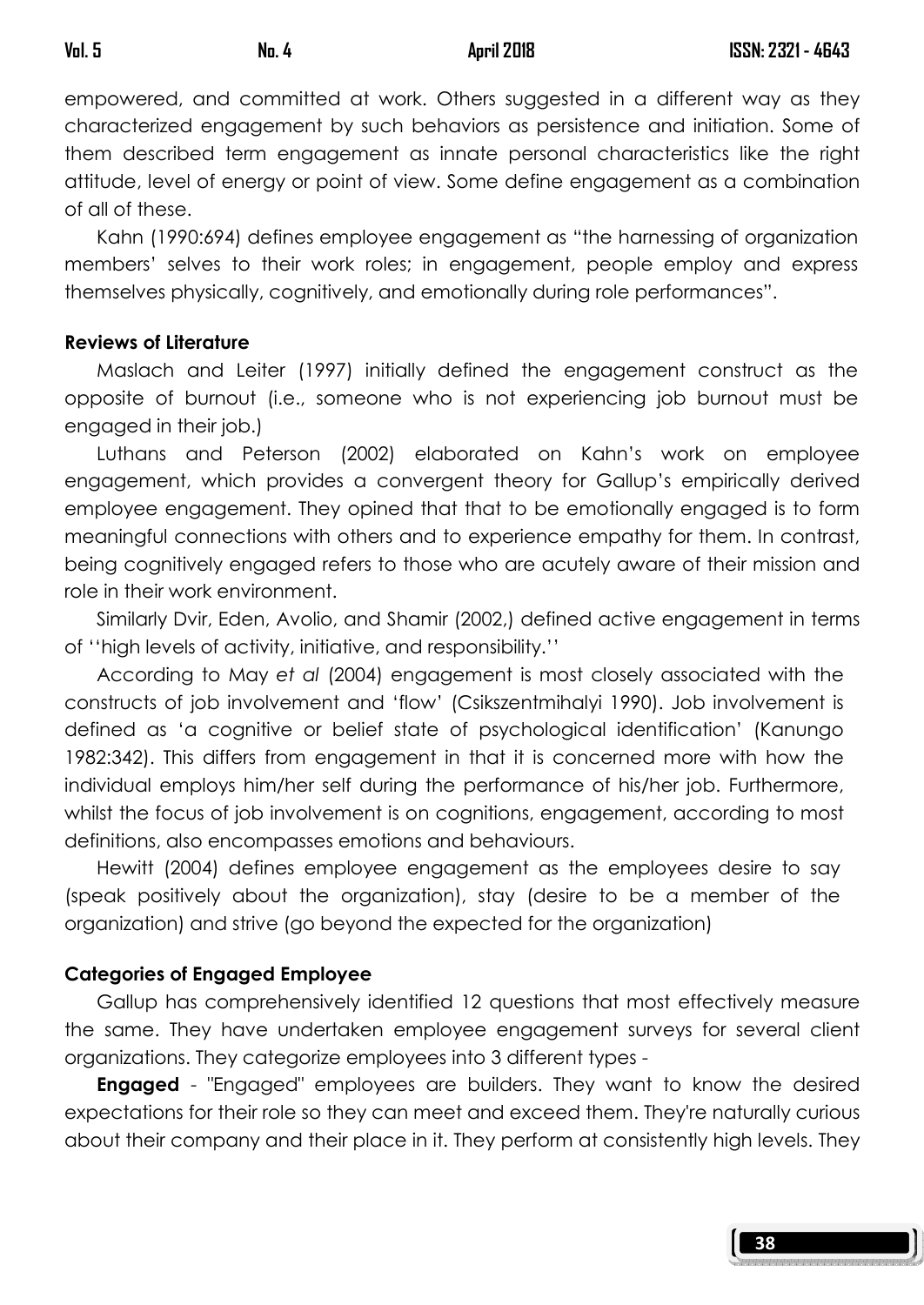want to use their talents and strengths at work every day. They work with passion and they drive innovation and move their organization forward.

Not Engaged - "Not-engaged" employees tend to concentrate on tasks rather than the goals and outcomes they are expected to accomplish. They want to be told what to do just so they can do it and say they have finished. They focus on accomplishing tasks vs. achieving an outcome.

 Employees who are not-engaged tend to feel their contributions are being overlooked, and their potential is not being tapped. They often feel this way because they don't have productive relationships with their managers or with their coworkers.

Actively Disengaged - The "actively disengaged" employees are the "cave dwellers." They're "Consistently against Virtually Everything." They're not just unhappy at work; they're busy acting out their unhappiness .They sow seeds of negativity at every opportunity. Every day, actively disengaged workers undermine what their engaged coworkers accomplish. As workers increasingly rely on each other to generate products and services, the problems and tensions that are fostered by actively disengaged workers can cause great damage to an organization's functioning.

## Research Methodology

 This study aims to understand the factors that influence employee engagement and whether employee engagement activities by the organization result in improved performance of the employee. The study was conducted on employees of manufacturing industry using structured questionnaire. The sampling method used for the study is stratified sampling. In this technique, the population is stratified on the basis of departments into number of non-overlapping subpopulations or strata and sample items are selected from each stratum. In this study descriptive research is used. Descriptive research includes surveys and fact-finding enquiries of different kinds. The major purpose of descriptive research is description of the state of affairs as it exists at present. The research relied entirely on primary data and pertained to demographic/ socioeconomic characteristics of the employee's option towards the management. A primary research was conducted on a sample of 108 employees of Bahola Labs, Kumbakonam.

#### Data Analysis and Findings

A total of 108 respondents completed the survey.

|            |       | Age (Years) |       | <b>Experience (In Years)</b> | Total    |        |     |
|------------|-------|-------------|-------|------------------------------|----------|--------|-----|
|            | 20-35 | 36-45       | 46-55 | -5                           | $6 - 10$ | ' 1-15 |     |
| Percentage | 70.4  | 28.7        |       | 44.4                         | 50.0     | 5.6    | 100 |

## Table 1Demographic Details of the Respondents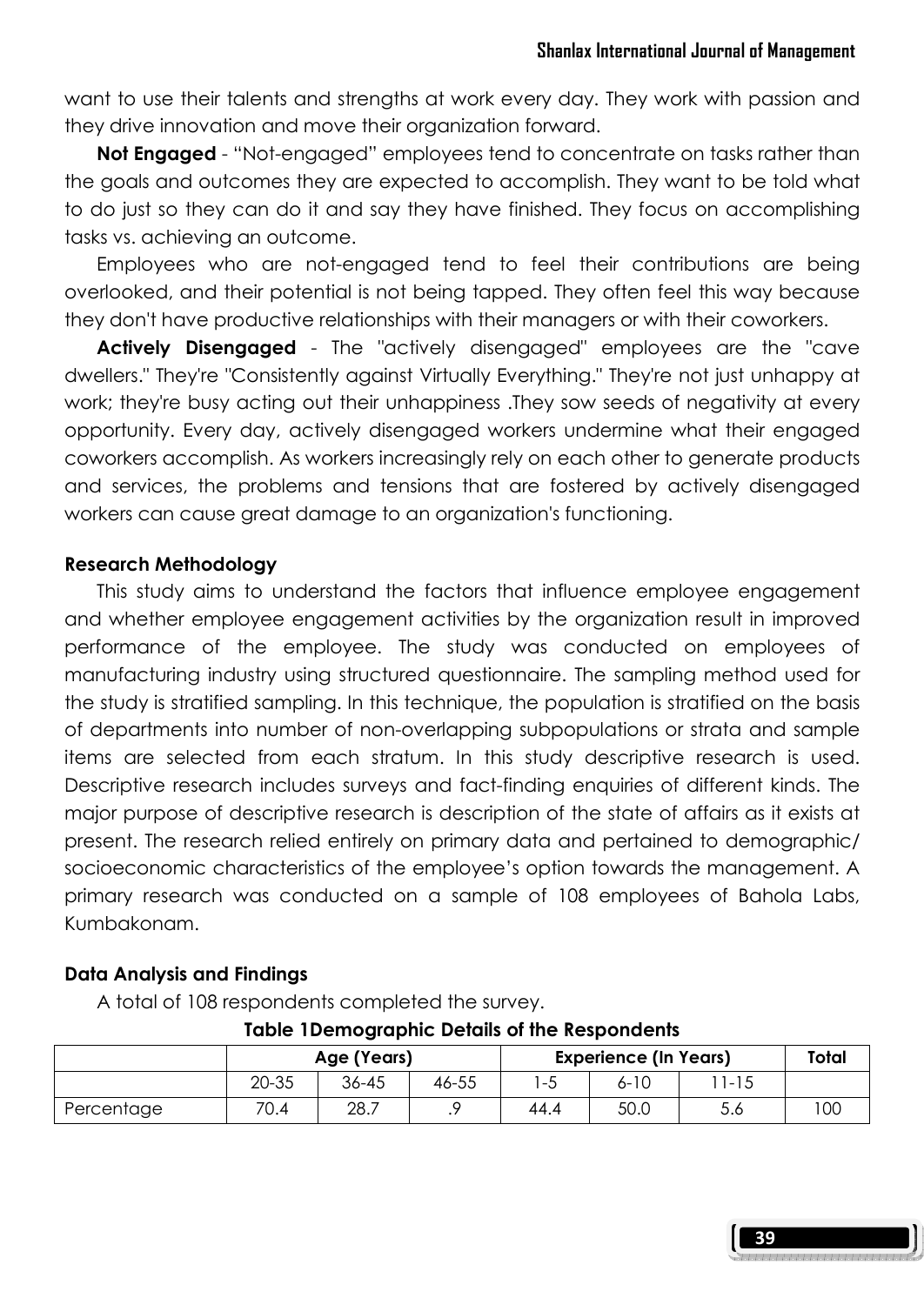|            | <b>Designation</b> |                     |                                      |                              |                                |                |        |                        | Gender                                    | Total                   |             |     |
|------------|--------------------|---------------------|--------------------------------------|------------------------------|--------------------------------|----------------|--------|------------------------|-------------------------------------------|-------------------------|-------------|-----|
|            | orker              | ⇇<br>$\frac{1}{10}$ | <b>Rep.</b><br>ales<br>$\mathcal{L}$ | Φ<br>$\overline{a}$<br>Trair | Φ<br>Sales<br>宝<br>ပ<br>Ō<br>Ă | ase<br>ŧ٢<br>ட | ğ<br>卡 | visor<br>5<br>ه<br>Sup | $\frac{1}{2}$<br>ਹੋ<br>$\Phi$<br>$\Omega$ | $\frac{0}{\sigma}$<br>↸ | Φ<br>ㅎ<br>卫 |     |
| Percentage | 53.7               | 5.6                 | 17.6                                 | 8.3                          | 5.6                            | 4.6            | 9.     | 1.9                    | 1.9                                       | 72.2                    | 27.8        | 100 |

Inference: Table no 1 show the demographic details of the respondents which is described in percentage analysis.

## Table 2 Correlation of Culture and Employee Engagement Level

|                      |      | Value   Approx. Sig. |
|----------------------|------|----------------------|
| Pearson's R          | .684 | .OOO                 |
| Spearman Correlation | .689 | .OOO                 |
|                      | 108  |                      |

Inference: The table shows that the value of R is .684 at .000 significant level. This shows that the culture and employee engagement is highly correlated.

# Table 3 Regression analysis for Culture and Employee Engagement Level

| Source     | Sum of<br>squares | df  | Mean<br>square |        | R <sup>2</sup> | sig  |
|------------|-------------------|-----|----------------|--------|----------------|------|
| Regression | 17.937            |     | 17.937         | 93.265 | .468           | .000 |
| Residual   | 20.387            | 106 | .192           |        |                |      |
| Total      | 38.324            | 107 |                |        |                |      |

**Inference:**  $R^2$  is a measure of the variation explained by the independent variable (culture) on the dependent variable (employee engagement level).

In this case 46.8% of the variance in employee engagement is accounted by culture and its square. Clearly from the ANOVA table it shows that there is significant effect of culture on the employee engagement level.

# Table 4 Correlation of Motivation Level and Employee Engagement Level

|                      |      | Value   Approx. Sig. |
|----------------------|------|----------------------|
| Pearson's R          | .834 | റററ                  |
| Spearman Correlation | .833 | റററ                  |
|                      | 108  |                      |

Inference: It is clear that the value of R is .834 at .000 significance level. This shows that the motivation and employee engagement is highly correlated.

# Table 5 Regression Analysis for Motivation Level and Employee Engagement Level

| Source     | Sum of<br>squares | df  | Mean<br>square |         | R <sup>2</sup> | sig  |
|------------|-------------------|-----|----------------|---------|----------------|------|
| Regression | 26.641            |     | 26.641         | 241.716 | .695           | .000 |
| Residual   | 11.683            | 106 | .110           |         |                |      |
| Total      | 38.324            | 107 |                |         |                |      |

**Inference:**  $R^2$  is a measure of the variation explained by the independent variable (motivation level) on the dependent variable (employee

engagement level). In this case 69.5% of the variance in employee engagement is accounted by motivation and its square. Clearly from the ANOVA table it shows that there is significant effect of motivation on the employee engagement level.

| FUN DON FUN FUN FUN FUN PUN POOP FUN FUN FUN POOP FUN FUN FUN PUN POOP FUN FUN FUN FUN FOOR FUN FUN FUN DOOR FUN |  |  |  |
|------------------------------------------------------------------------------------------------------------------|--|--|--|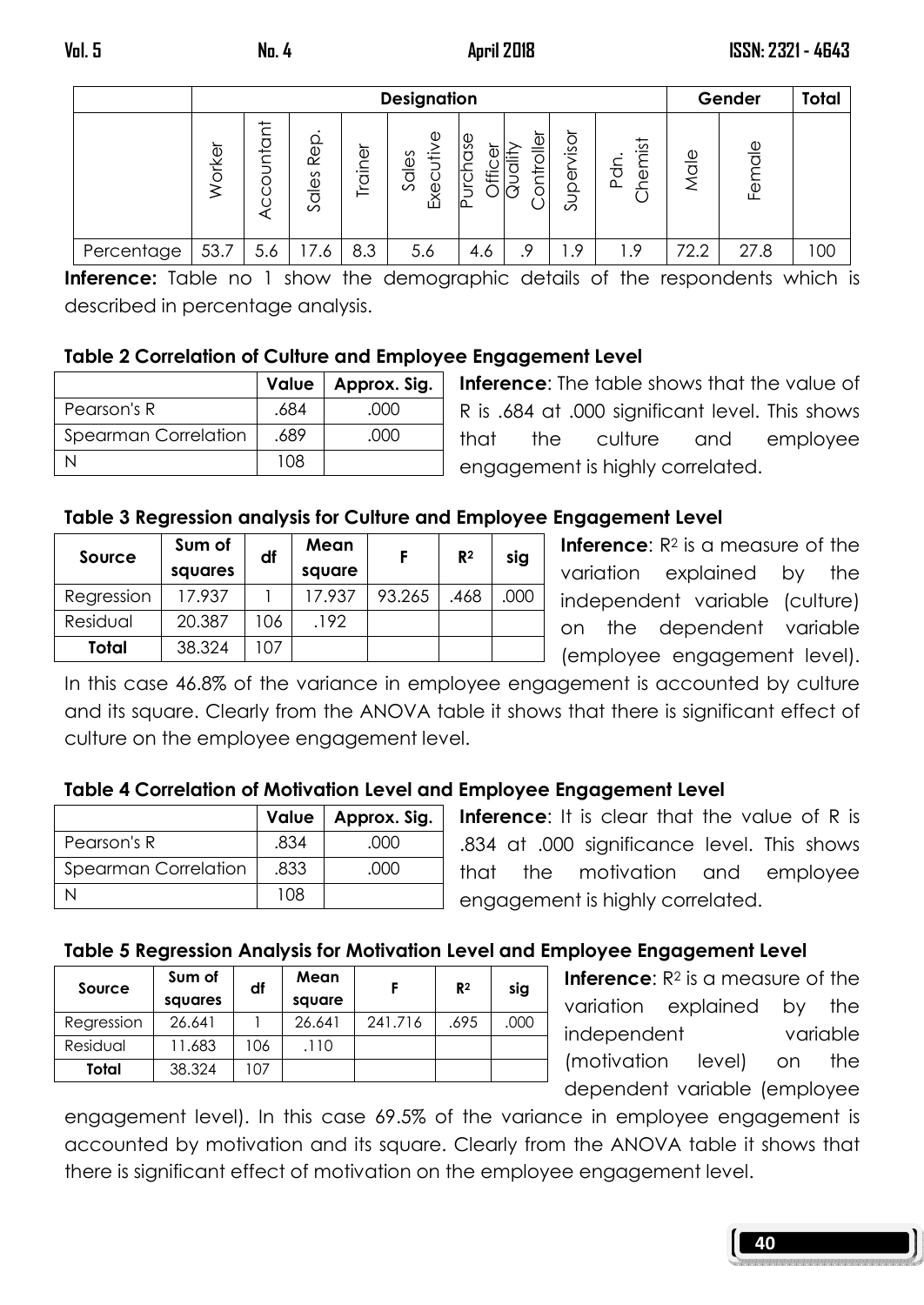#### Shanlax International Journal of Management

# Table 6 Correlation of Leadership Level and Employee Engagement Level

|                      |      | Value   Approx. Sig. |
|----------------------|------|----------------------|
| Pearson's R          | .867 | .000                 |
| Spearman Correlation | .876 | റററ                  |
|                      | 108  |                      |

**Inference:** The table shows that the value of R is .867 at .000 significant level. This shows that the employee engagement and the leadership are highly correlated.

## Table 7 Regression Analysis for Leadership Level and Employee Engagement Level

| Source     | Sum of<br><b>Squares</b> | df  | Mean<br>square |         | R <sup>2</sup> | sig  |
|------------|--------------------------|-----|----------------|---------|----------------|------|
| Regression | 28.783                   |     | 28.783         | 319.782 | .751           | .000 |
| Residual   | 9.541                    | 106 | .090           |         |                |      |
| Total      | 38.324                   | 07  |                |         |                |      |

**Inference:**  $R^2$  is a measure of the variation explained by the independent variable (leadership level) on the dependent variable (employee engagement level).

In this case 75.1% of the variance in employee engagement is accounted by leadership and its square. Clearly from the ANOVA table it shows that there is significant effect of motivation on the employee engagement level.

#### **Conclusion**

 The employee engagement practices are found to be satisfactory in Bahola Labs. Employee engagement plays a pivotal role for any organization's success. Employee Engagement is the beneficial process for employees, managers and organization as a whole. It results in increased employee satisfaction, increased productivity and decreased turnover.

#### References

- 1. Deci, E.L. & Ryan, R.M. (1987). The support of autonomy and the control of behaviour Development Dimensions International, Inc., available www.ddiworld.com (accessed on October 30, 2011)
- 2. Robertson-Smith, G. Markwick, C. (2009). Employee Engagement A review of current thinking, Institute for Employment Studies, University of Sussex Campus Brighton, UK.
- 3. Kahn, W. A. (1990). Psychological conditions of personal engagement and disengagement at work. Academy of Management Journal, 33 (4), 692-724.
- 4. Kular, S., Gatenby, M., Rees, C., Soane, E. & Truss, K. (2008). Employee Engagement: A Literature Review. Kingston Business School, Kingston University Working Paper Series No 19, October 2008.
- 5. Macey, W.H. & Schneider, B. (2008). The Meaning of Employee Engagement. Industrial and Organizational Psychology, 1, 3-30.
- 6. Bhatla, N. (2011). To study the Employee Engagement practices and its effect on employee Performance with special reference to ICICI and HDFC Bank in Lucknow. IJSER, 2(8).